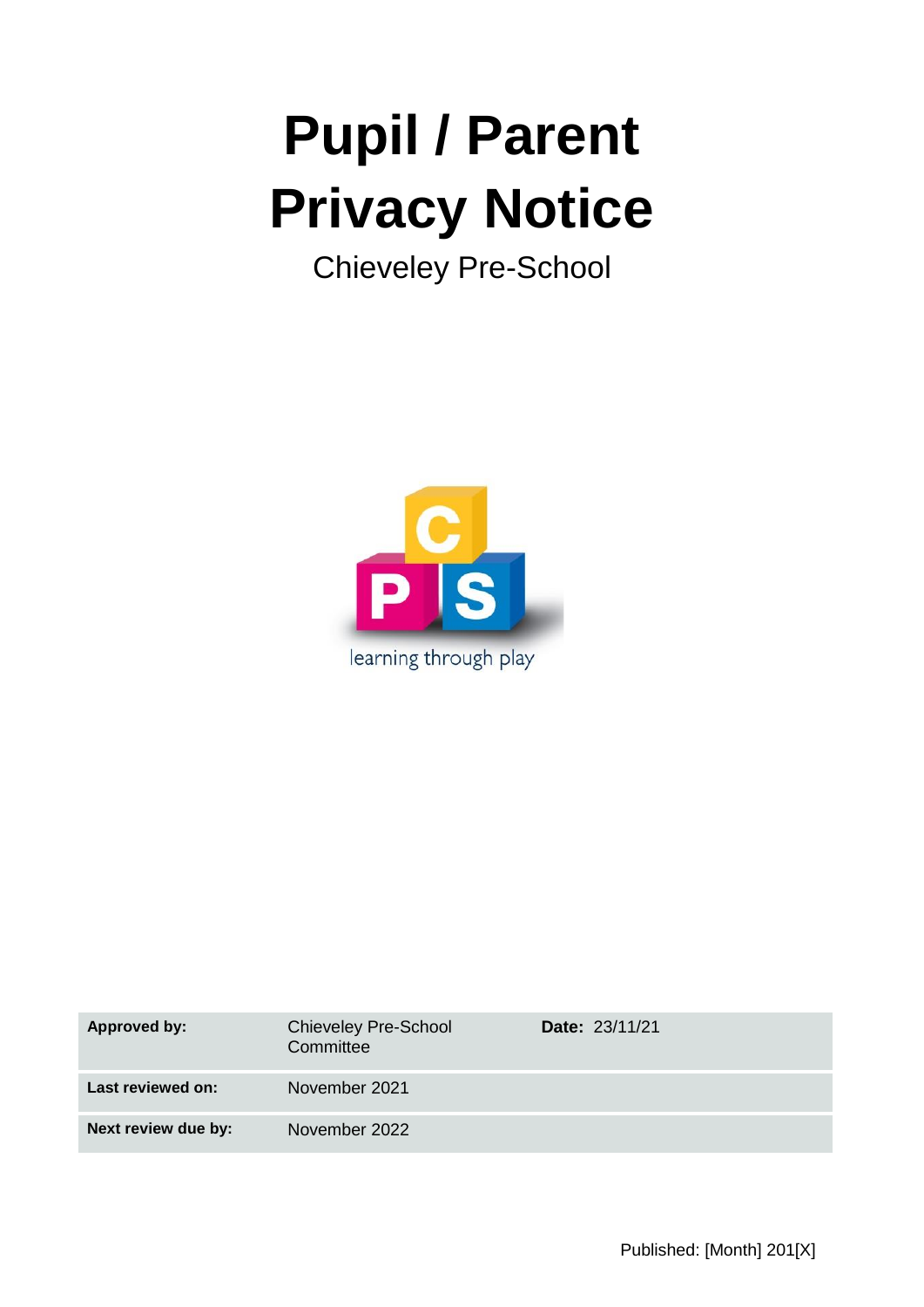

# **Privacy Notice (How we use pupil information)**

Chieveley Pre-School is the Data Controller for the use of personal data in this privacy notice.

# **The categories of pupil information that we process include:**

- personal identifiers and contacts (such as name, contact details and address)
- characteristics (such as ethnicity, language, and free school meal eligibility)
- safeguarding information (such as court orders and professional involvement)
- special educational needs (including the needs and ranking)
- medical and administration (such as doctors information, child health, dental health, allergies, medication and dietary requirements)
- attendance (such as sessions attended, number of absences, absence reasons and any previous schools attended)
- assessment and attainment (such as Early Learning Goals)
- behavioural information (such as exclusions and any relevant alternative provision put in place)

This list is not exhaustive, to access the current list of categories of information we process please see the policies section of the Chieveley Pre-School website: [https://www.chieveleypreschool.co.uk/read](https://www.chieveleypreschool.co.uk/read-our-policies)[our-policies](https://www.chieveleypreschool.co.uk/read-our-policies)

# **Why we collect and use pupil information**

The personal data collected is essential, for the pre-school to fulfil their official functions and meet legal requirements.

We collect and use pupil information, for the following purposes:

- a) to support pupil learning
- b) to monitor and report on pupil attainment progress
- c) to provide appropriate pastoral care
- d) to assess the quality of our services
- e) to keep children safe (food allergies, or emergency contact details)
- f) to meet the statutory duties placed upon us by the Department for Education

Under the General Data Protection Regulation (GDPR), the lawful bases we rely on for processing pupil information are:

- a) the data subject has given consent to the processing of his or her personal data for one or more specific purposes;
- b) processing is necessary for the performance of a contract to which the data subject is party or in order to take steps at the request of the data subject prior to entering into a contract;
- c) processing is necessary for compliance with a legal obligation to which the controller is subject;
- d) processing is necessary in order to protect the vital interests of the data subject or of another natural person;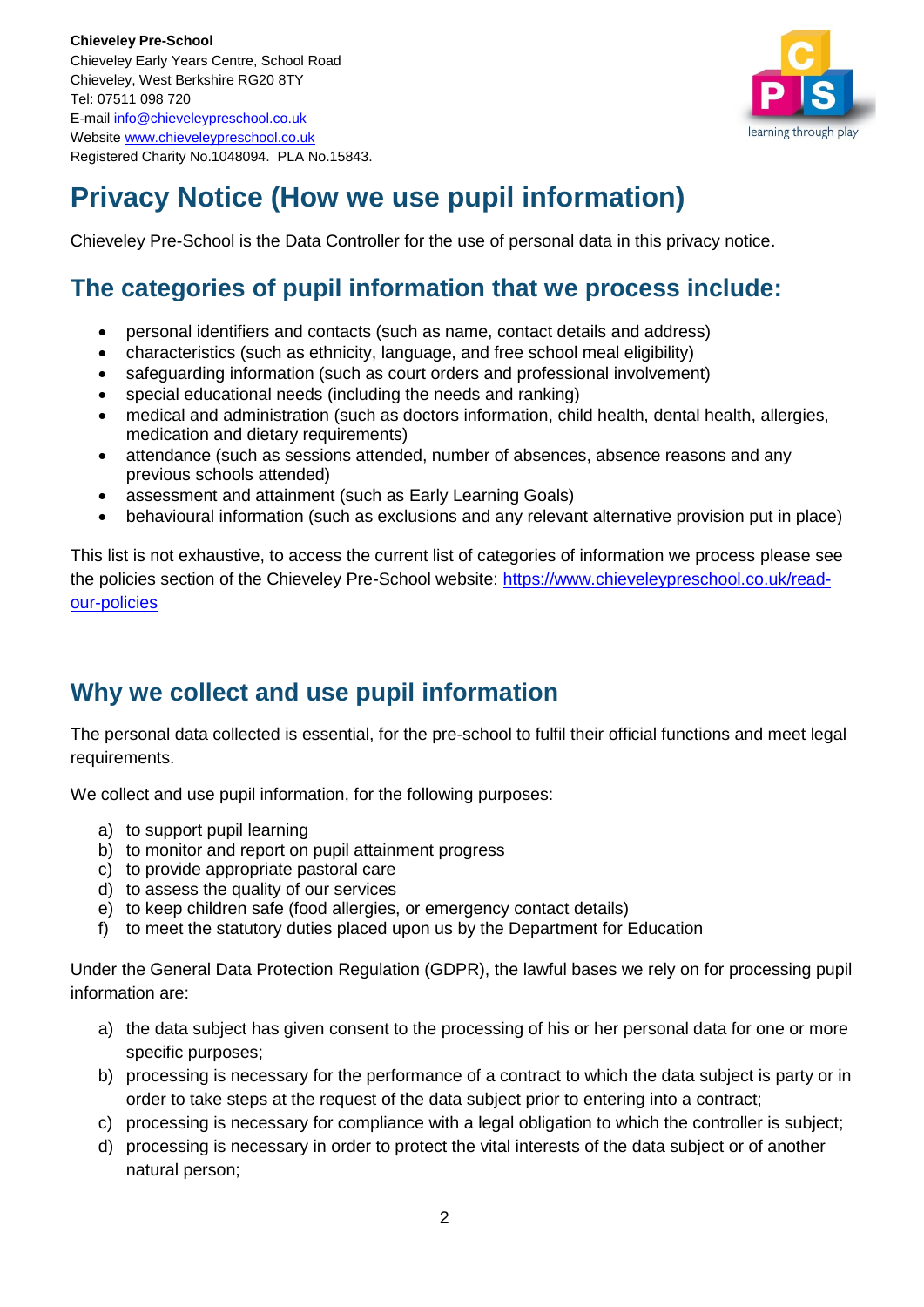

- e) processing is necessary for the performance of a task carried out in the public interest or in the exercise of official authority vested in the controller;
- f) processing is necessary for the purposes of the legitimate interests pursued by the controller or by a third party, except where such interests are overridden by the interests or fundamental rights and freedoms of the data subject which require protection of personal data, in particular where the data subject is a child.

In addition, concerning any special category data:

• conditions of GDPR - [Article 9](https://gdpr-info.eu/art-9-gdpr/) do not apply to Chieveley Pre-School data collection

# **Collecting pupil information**

We collect pupil information via registration forms at the start of the pre-school year or during the year, secure file transfer from previous pre-school and local authority

Pupil data is essential for the schools' operational use. Whilst the majority of pupil information you provide to us is mandatory, some of it requested on a voluntary basis. In order to comply with the data protection legislation, we will inform you at the point of collection, whether you are required to provide certain pupil information to us or if you have a choice in this and we will tell you what you need to do if you do not want to share this information with us.

# **Storing pupil data**

We hold pupil data securely for the set amount of time shown in our data retention schedule through the adoption of the IRMS Toolkit: https://irms.org.uk/page/SchoolsToolkit. For more information on our data retention schedule and how we keep your data safe, please visit the policies section of the pre-school website:<https://www.chieveleypreschool.co.uk/>

# **Who we share pupil information with**

We routinely share pupil information with:

- schools
- local authorities
- the Department for Education (DfE)
- ISS catering services (lunch provision)

## **Why we regularly share pupil information**

We do not share information about our pupils with anyone without consent unless the law and our policies allow us to do so.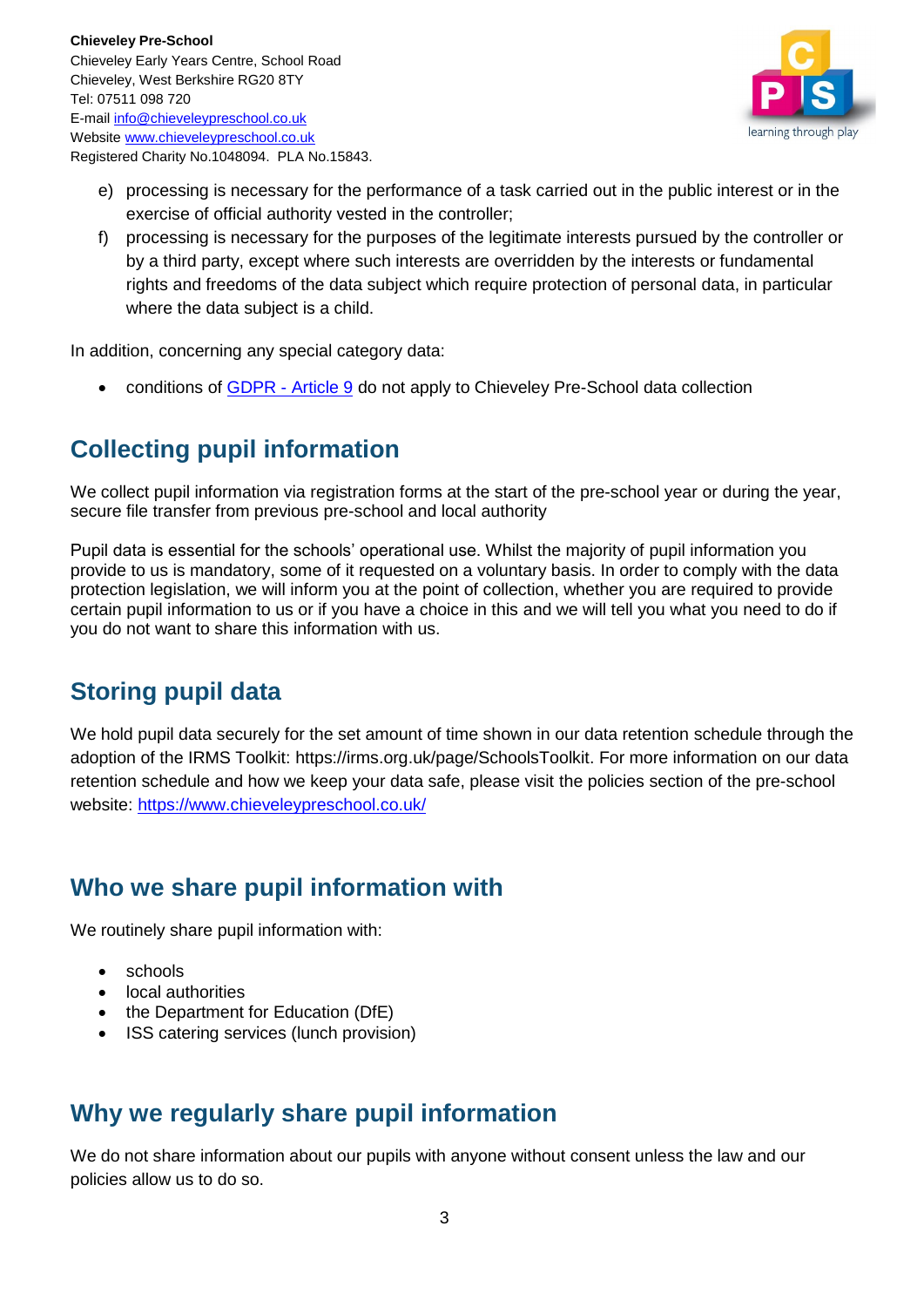

# **Department for Education**

The Department for Education (DfE) collects personal data from educational settings and local authorities via various statutory data collections. We are required to share information about our pupils with the Department for Education (DfE) either directly or via our local authority for the purpose of those data collections, under:

Examples for school census:

Section 3 of The Education (Information About Individual Pupils) (England) Regulations 2013.

All data is transferred securely and held by DfE under a combination of software and hardware controls, which meet the current [government security policy framework.](https://www.gov.uk/government/publications/security-policy-framework)

For more information, please see 'How Government uses your data' section.

## **How Government uses your data**

The pupil data that we lawfully share with the DfE through data collections:

- underpins pre-school funding, which is calculated based upon the numbers of children and their characteristics in each school.
- informs 'short term' education policy monitoring and school accountability and intervention (for example, school GCSE results or Pupil Progress measures).
- supports 'longer term' research and monitoring of educational policy (for example how certain subject choices go on to affect education or earnings beyond school)

#### **Data collection requirements**

To find out more about the data collection requirements placed on us by the Department for Education (for example; via the school census) go to [https://www.gov.uk/education/data-collection-and-censuses](https://www.gov.uk/education/data-collection-and-censuses-for-schools)[for-schools](https://www.gov.uk/education/data-collection-and-censuses-for-schools)

## **The National Pupil Database (NPD)**

Much of the data about pupils in England goes on to be held in the National Pupil Database (NPD).

The NPD is owned and managed by the Department for Education and contains information about pupils in schools in England. It provides invaluable evidence on educational performance to inform independent research, as well as studies commissioned by the department.

It is held in electronic format for statistical purposes. This information is securely collected from a range of sources including schools, local authorities and awarding bodies.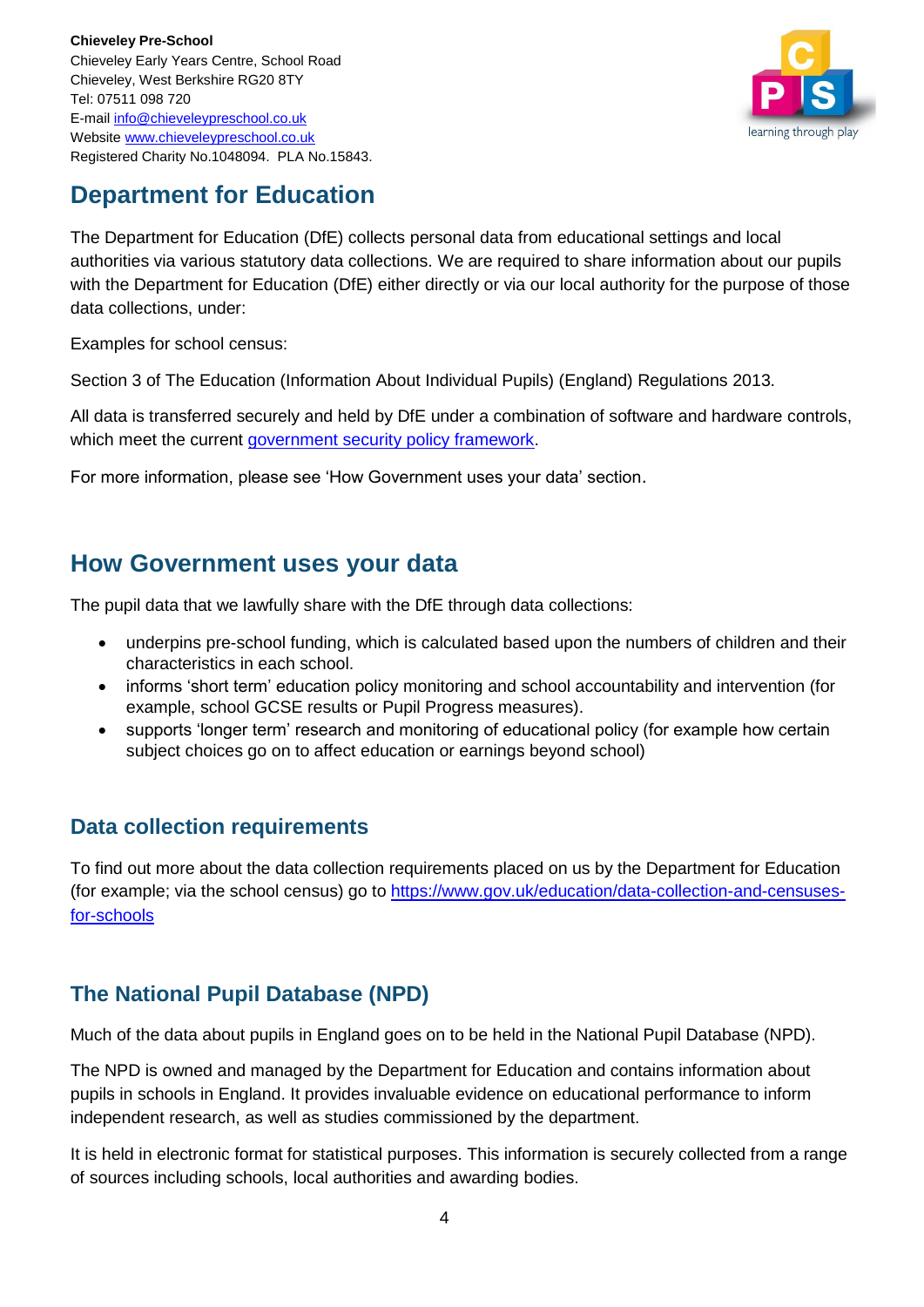

To find out more about the NPD, go to [https://www.gov.uk/government/publications/national-pupil](https://www.gov.uk/government/publications/national-pupil-database-user-guide-and-supporting-information)[database-user-guide-and-supporting-information](https://www.gov.uk/government/publications/national-pupil-database-user-guide-and-supporting-information)

### **Sharing by the Department**

The law allows the Department to share pupils' personal data with certain third parties, including:

- schools
- local authorities
- **researchers**
- organisations connected with promoting the education or wellbeing of children in England
- other government departments and agencies
- organisations fighting or identifying crime

For more information about the Department's NPD data sharing process, please visit: <https://www.gov.uk/data-protection-how-we-collect-and-share-research-data>

Organisations fighting or identifying crime may use their legal powers to contact DfE to request access to individual level information relevant to detecting that crime. Whilst numbers fluctuate slightly over time, DfE typically supplies data on around 600 pupils per year to the Home Office and roughly 1 per year to the Police.

For information about which organisations the Department has provided pupil information, (and for which project) or to access a monthly breakdown of data share volumes with Home Office and the Police please visit the following website: [https://www.gov.uk/government/publications/dfe-external-data](https://www.gov.uk/government/publications/dfe-external-data-shares)[shares](https://www.gov.uk/government/publications/dfe-external-data-shares)

#### **How to find out what personal information DfE hold about you**

Under the terms of the Data Protection Act 2018, you are entitled to ask the Department:

- if they are processing your personal data
- for a description of the data they hold about you
- the reasons they're holding it and any recipient it may be disclosed to
- for a copy of your personal data and any details of its source

If you want to see the personal data held about you by the Department, you should make a 'subject access request'. Further information on how to do this can be found within the Department's personal information charter that is published at the address below:

[https://www.gov.uk/government/organisations/department-for-education/about/personal-information](https://www.gov.uk/government/organisations/department-for-education/about/personal-information-charter)[charter](https://www.gov.uk/government/organisations/department-for-education/about/personal-information-charter)

To contact DfE: <https://www.gov.uk/contact-dfe>

#### **Local Authorities**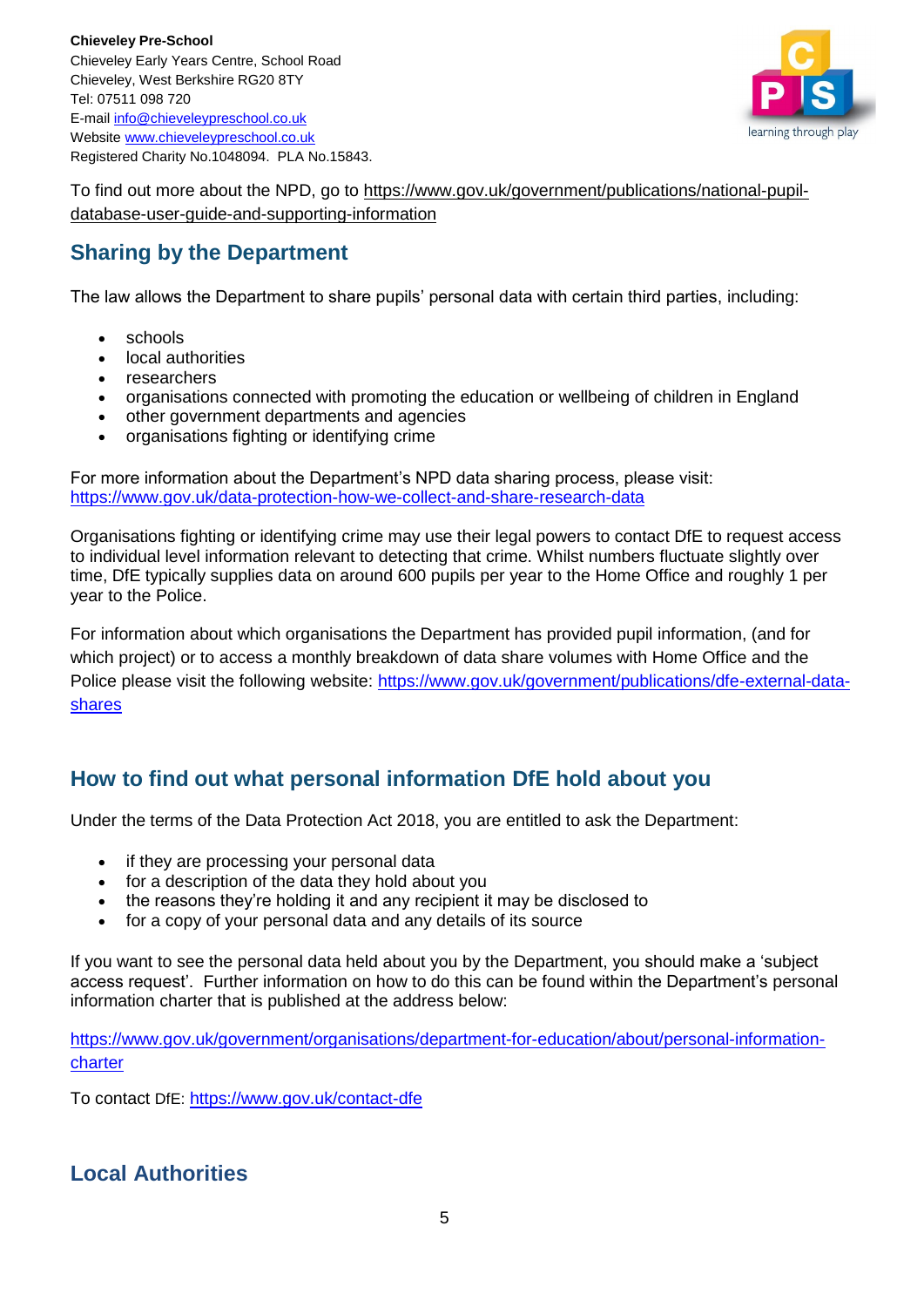

We may be required to share information about our pupils with the local authority to ensure that they can conduct their statutory duties under

• the [Schools Admission Code](https://www.gov.uk/government/publications/school-admissions-code--2), including conducting Fair Access Panels.

## **Requesting access to your personal data**

Under GDPR, parents and pupils have the right to request access to information about them that we hold. To make a request for your personal information, or be given access to your child's educational record, contact:

| <b>Position</b>                | <b>Name</b>      | <b>Email</b>                              | <b>Phone</b> |
|--------------------------------|------------------|-------------------------------------------|--------------|
| <b>Pre-School Lead</b>         | <b>Emma Long</b> | chieveleypreschool@gmail.com 07511 098720 |              |
| <b>Data Protection Officer</b> |                  | Martin Long martin.long@turniton.co.uk    | 07939 915575 |

Depending on the lawful basis above, you may also have the right to:

- object to processing of personal data that is likely to cause, or is causing, damage or distress
- prevent processing for the purpose of direct marketing
- object to decisions being taken by automated means
- in certain circumstances, have inaccurate personal data rectified, blocked, erased or destroyed; and
- a right to seek redress, either through the ICO, or through the courts

If you have a concern about the way we are collecting or using your personal data, you should raise your concern with us in the first instance or directly to the Information Commissioner's Office at <https://ico.org.uk/concerns/>

For further information on how to request access to personal information held centrally by DfE, please see the 'How Government uses your data' section of this notice.

## **Withdrawal of consent and the right to lodge a complaint**

Where we are processing your personal data with your consent, you have the right to withdraw that consent. If you change your mind, or you are unhappy with our use of your personal data, please let us know by contacting:

| <b>Position</b>                | <b>Name</b> | 'Email i                                                | <b>Phone</b> ' |
|--------------------------------|-------------|---------------------------------------------------------|----------------|
| <b>Pre-School Lead</b>         |             | Emma Long   chieveleypreschool@gmail.com   07511 098720 |                |
| <b>Data Protection Officer</b> |             | Martin Long martin.long@turniton.co.uk                  | 07939 915575   |

## **Last updated**

We may need to update this privacy notice periodically so we recommend that you revisit this information from time to time. This version was last updated: